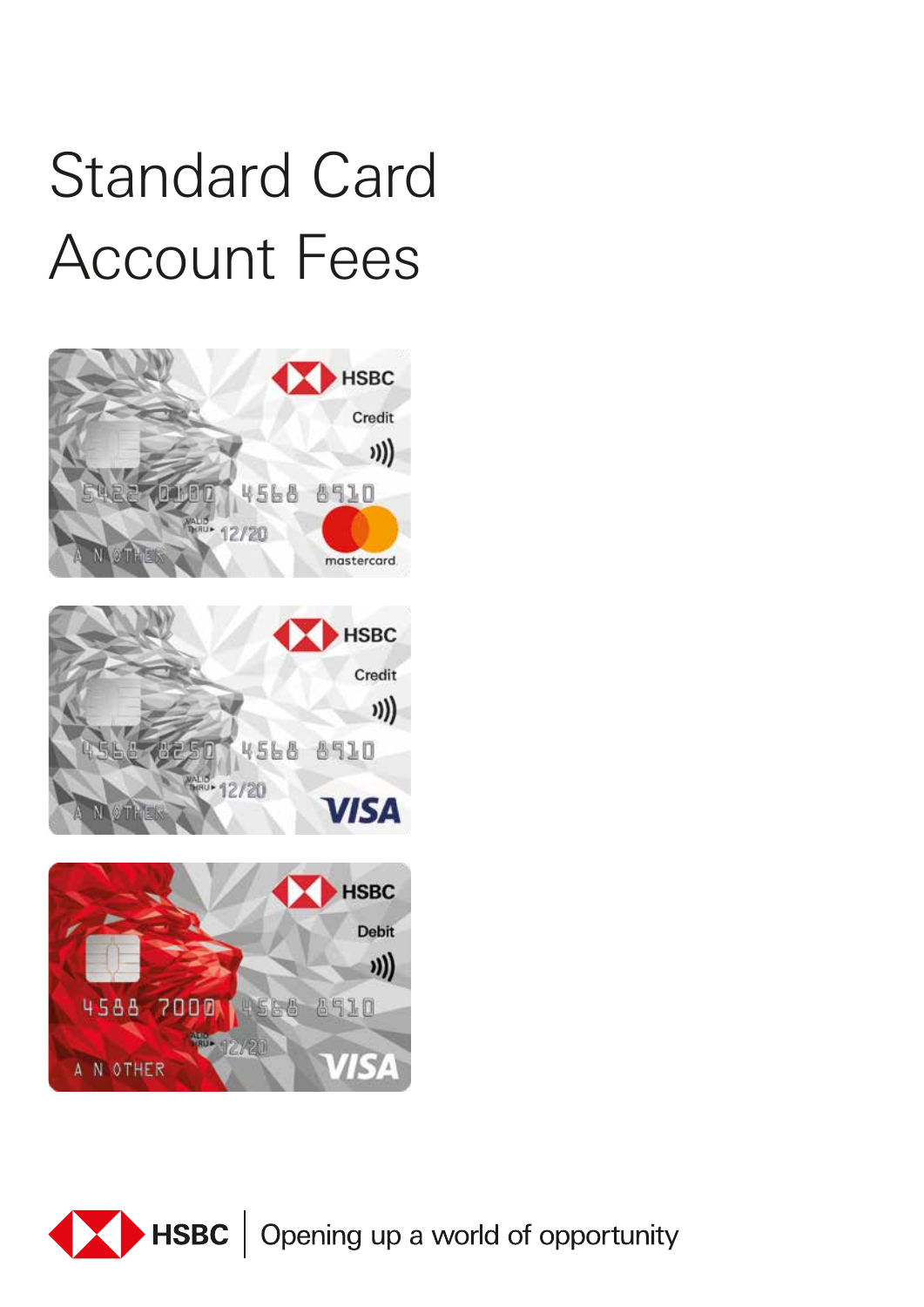# HSBC Cards

Your HSBC account on the go. We are always looking to make payments easier for you.

## **Card fees**

|                                                                                                    | <b>Debit Cards</b>  |
|----------------------------------------------------------------------------------------------------|---------------------|
| <b>International Debit Card</b>                                                                    | Free                |
| <b>Student International Debit Card</b>                                                            | Free                |
| <b>Additional cards</b><br>First additional card<br>Second and subsequent cards                    | Free<br>Free        |
|                                                                                                    | <b>Credit Cards</b> |
| <b>Mastercard or Visa Classic</b>                                                                  | €21.00 p.a.         |
| <b>Visa and Mastercard</b><br>(when both cards are held)                                           | €30.00 p.a.         |
| <b>Additional cards</b><br>First additional card<br>Second and subsequent cards                    | Free<br>€7.00 p.a.  |
| <b>Mastercard or Visa (Student)</b><br>(*Students must meet the Student's<br>eligibility criteria) | Free*               |

#### **Transaction Fees**

| Cash withdrawals by means of an ATM                      | <b>Debit Cards</b>                            | <b>Credit Cards</b>                                                   |
|----------------------------------------------------------|-----------------------------------------------|-----------------------------------------------------------------------|
| from HSBC Bank Malta p.l.c.                              | Free                                          | 0.3% on amount withdrawn<br>(minimum $\epsilon$ 0.60 per transaction) |
| from HSBC Bank Worldwide<br>(Non HSBC Bank Malta p.l.c.) | Free                                          | 1% on amount withdrawn (minimum<br>€5.00 per transaction)             |
| From other Banks (Non HSBC Bank both locally and abroad) | €2.50* per transaction for $ $<br>other Banks | 1% on amount withdrawn (minimum<br>€5.00 per transaction)             |

## \*€1.75 for student cards

| Over the counter cash Withdrawals                    | <b>Debit Cards</b> | <b>Credit Cards</b>                                         |
|------------------------------------------------------|--------------------|-------------------------------------------------------------|
| from HSBC Bank Malta p.l.c.                          | Free               | n/a                                                         |
| from non-HSBC Bank Malta p.l.c. (locally and abroad) | n/a                | 1% on amount withdrawn (minimum<br>↓ €5.00 per transaction) |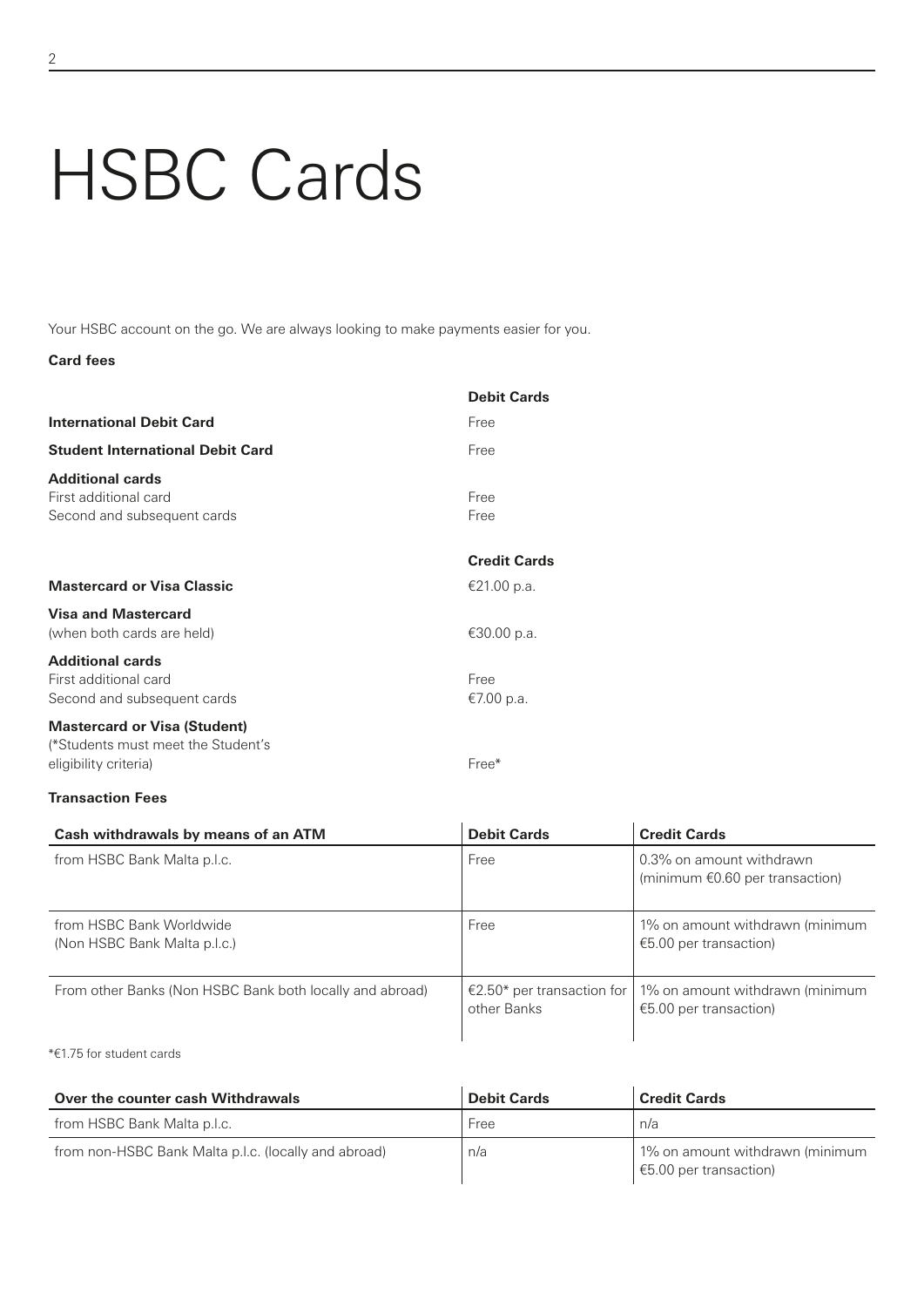| <b>Investigation fees on Disputed Transactions</b>                                                                                                                                                                       | <b>Debit Cards</b>         | <b>Credit Cards</b>        |
|--------------------------------------------------------------------------------------------------------------------------------------------------------------------------------------------------------------------------|----------------------------|----------------------------|
| Where our investigations show that the transaction was correct<br>and/or the entry was not a result of any error by the bank/<br>merchant (waived if entry is proved to be an error on the part of<br>the bank/merchant) | €25.00<br>Inclusive of VAT | €25.00<br>Inclusive of VAT |

| <b>Making international payments</b>                 | <b>Debit Cards</b> | <b>Credit Cards</b> |
|------------------------------------------------------|--------------------|---------------------|
| Transactions completed in euro                       | Free               | Free                |
| Transactions completed in a currency other than euro | 1.75%              | 1.75%               |
|                                                      |                    |                     |
| <b>Other Fees</b>                                    | <b>Debit Cards</b> | <b>Credit Cards</b> |
| Requesting duplicate statements                      | €1.00 per page     | €1.00 per page      |

## **Fees applicable to Credit Cards Only**

#### **Late payment fees**

Payment amount and due date are shown on your latest statement. If payment is delayed, you will be charged as follows:

| First month                                        | €5.00  |
|----------------------------------------------------|--------|
| Second month and monthly thereafter until payments |        |
| are regularised                                    | €15.00 |

You may settle your account by setting up a monthly direct debit or through your Online Banking by visiting the bank's website www.hsbc.com.mt.

#### **Over limit fee**

When the 'Closing Balance' on your statement exceeds your credit limit. **€15.00**

## **Reactivation of Credit Card Accounts**

If your card has been suspended due to account not conducted according to the Cards Conditions of Use and is subsequently reactivated, a fee of €12.00 is charged upon reactivation.

## **Charges for Overseas emergency benefits**

Cash disbursement **USD 160**

## **Interest on Credit Card Accounts**

#### **Cash Advances**

These refer to any cash related payments, including but not limited to cash withdrawals by means of an ATM, cash withdrawn over the counter, purchase of gaming chips, crypto currencies, traveller cheques, foreign currency and transfer of funds from credit card accounts. Interest is charged on the balance outstanding (which would include transaction and other card related fees) from the date the transactions and transaction fee are posted to the account until the date the balance is paid in full.